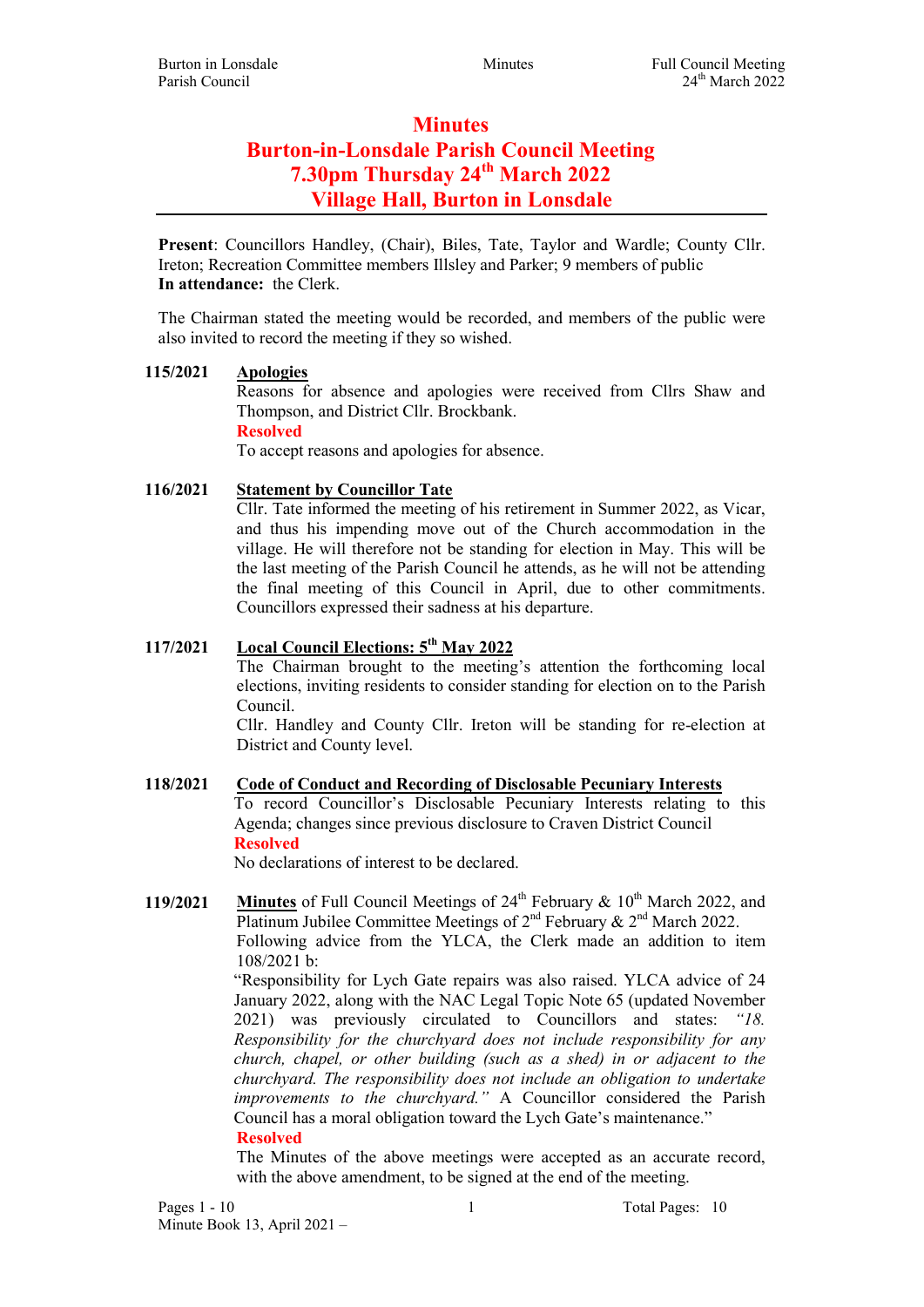#### 120/2021 Public Questions or Statements

A member of the public again raised the matter of Lych Gate maintenance and which organisation is responsible for its upkeep, requesting Councillors clarify the matter given apparent past contradictions. The matter was discussed at item 128/2021 b.

#### 121/2021 North Yorkshire County Council and Craven District Council

#### a) Bus Services: update

Cllr. Ireton advised the Ingleton-Lancaster bus route is now split between a route between Ingleton, Burton and Kirkby Lonsdale; a proposed timetable has been issued, but is not clear as to where stops and connections to the Kirkby Lonsdale-Lancaster bus are located.

Cllr. Ireton recommended the Clerk to contact Mary Welch at County Hall for clarification.

b) Highways

Jingling Gill – inspection, recommendations and related matters.

The on-site inspection at Jingling Gill (east of the Recreation Field) and other water courses on land adjacent to the Recreation Field was attended by Cllrs Biles and Taylor, the Clerk, Nik Goodman, NYCC Highways and the owner of land to east and south of the Recreation Field.

It established that most of excess rain water run-off appears to come from Jingling Gill over-flowing into Bentham Moor Road and on toward the Orchard to the west of the Recreation Field when trash gates get blocked (quite often with regular heavy rainfalls).

The 'grits' (drainage channels on the side of the road) are blocked.

There is an apparent lack of maintenance of water courses in the area leased to the Woodland Trust on the south side of the Recreation Field; a copy of the lease agreement was circulated to Councillors for their information.

The stream on the west side of the Recreation Field requires regular clearing of debris, washed down from the Woodland Trust area.

Some possible solutions:

 - Jingling Gill: an 'American' style trash gate to replace the current arrangements;

- Clearing the grits would help;

- Clearing other Recreation Field water courses regularly using a small digger to do the work.

The Recreation Field Committee Chairman suggested adaptations to counter the problem rather than elimination would be a less costly route and likely to be more successful.

The drainage problems on the Bowling Green, MUGA and at the Orchard could not be dealt with until the major problem of Jingling Gill over-flow is resolved more satisfactorily.

#### Resolved

- i) The Clerk to contact the landowner to report the Councillors' discussion and suggestions for action.
- ii) Councillors look at clearing the grits.
- iii) Councillors examine the Woodland Trust lease with a view to improved maintenance.
- iv) Clerk to use green dye to see where water from the Woodland Trust area flows.
- v) Councillors to view the area, if possible, during heavy rain to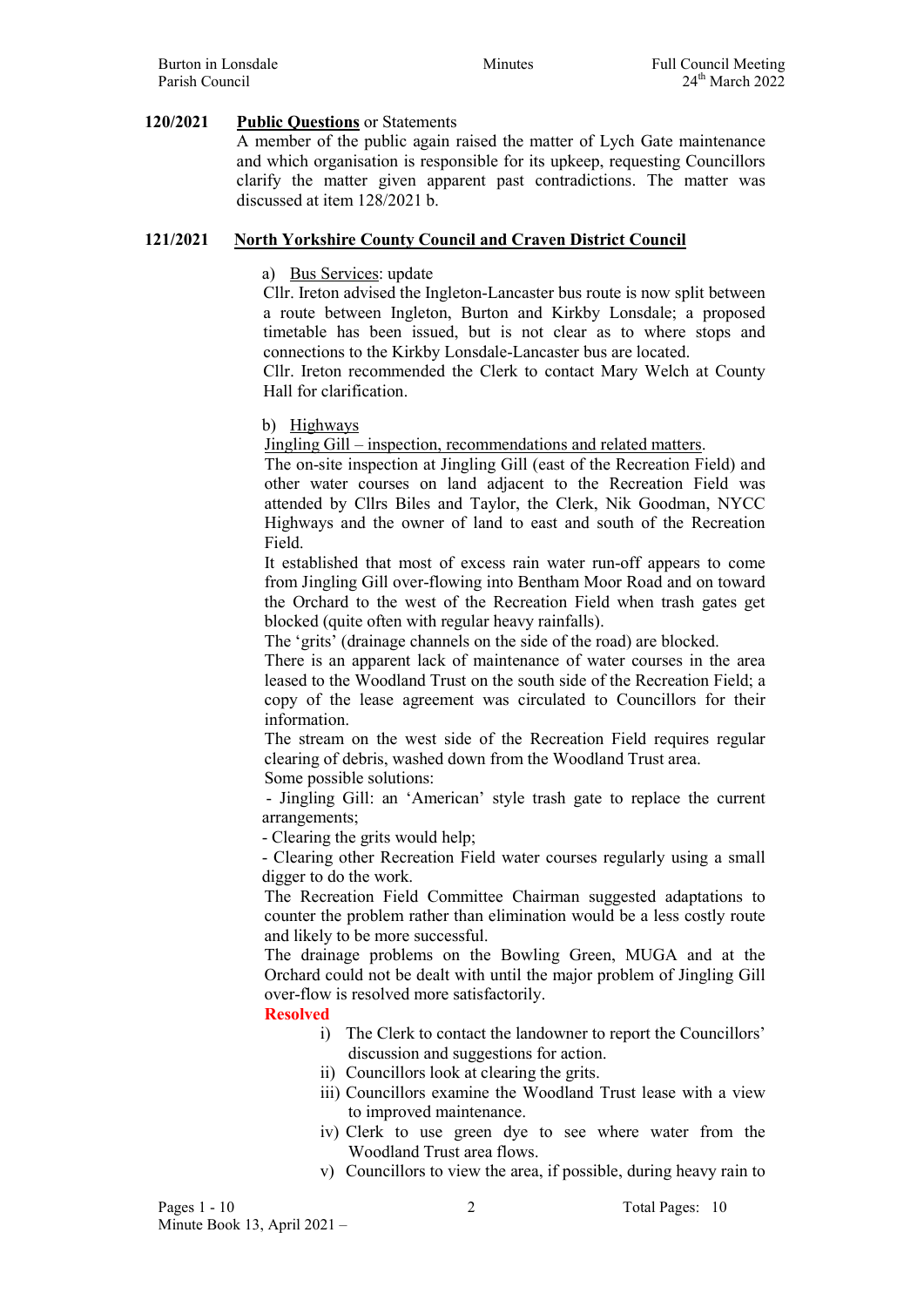help ascertain where the water flows from.

c) Planning Matters

The following Permission was noted:

2021/23543/FUL: Change of use of church to two dwellings; modification of building's external appearance, creation of two parking vehicular spaces for new dwellings; installation of hard surfacing and landscaping; erection of walls and fences; installation of new and modified pedestrian access, ancillary works.

Retrospective permission: removal of existing wall, stone piers & gates

## Request for screen opinion

2022/23828/EIASCR Request for screening opinion for proposed development of accommodation / camping pods, Land South West of Burton In Lonsdale, LA6 3LH SD 64633 71960

Cllr. Tate raised the item of a request for screening opinion, although not on this meeting's agenda, highlighting potential pressure on utilities (waste water treatment is currently non-existent). Comments can be made online.

A short discussion established Councillors would monitor the matter and report to the next meeting.

Application 15 2022 23705 VAR: To remove condition 7 (temporary holiday accommodation restriction) of planning consent referenced 5/15/128 (ref Minute 104/2021, 24 February 2022).

It was noted this application has since been withdrawn.

## 122/2021 Clerk's Vacancy

a) Appointment of temporary Clerk, terms & conditions, incl. remuneration; handover; interim arrangement incl. office address, telephone, email, Responsible Financial Officer role, meeting arrangements, communications, notifications

Cllr. Wardle confirmed the Clerk to Settle Town Council is willing to act as Clerk on a short term temporary basis, at £20 per hour. Councillors propose to take on some tasks themselves, to minimise costs. Cllr. Taylor offered to take on the role of Responsible Financial Officer (RFO). The Clerk has yet to finalise the Business Continuity Plan for handover and was unsure of her availability to meet. New contact details are needed wef 1<sup>st</sup> April 2022. A new mobile telephone has been obtained. A new email address has been set up bilparishcouncil@gmail.com

## Resolved

- i) Cllr. Wardle to contact the Clerk to Settle Town Council to ascertain availability and liaise with Councillors and Clerk to organise tasks and arrange handover meeting.
- ii) Cllr. Taylor to be temporary RFO.
- iii) Cllr. Wardle's home address to be used as the temporary official Parish Council Address.
- iv) New telephone number to be confirmed.
- b) Vacancy: terms & conditions of role; candidate scoring matrix Councillors have reviewed the draft Conditions of Contract. Cllr Biles suggested a scoring matrix be designed to assist the interview process and transparency.

#### Resolved

i) Conditions of Contract agreed.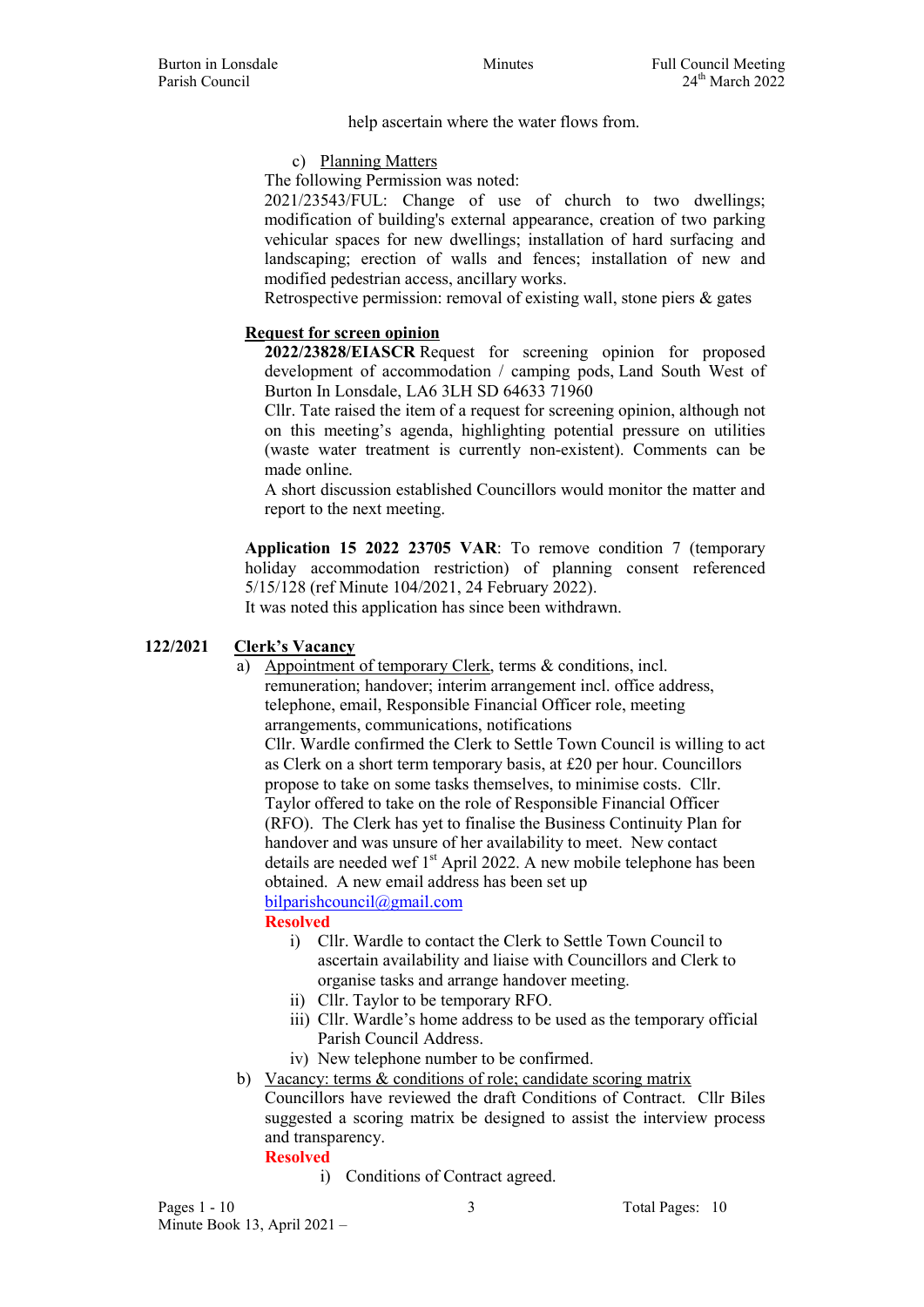- ii) Scoring matrix to be developed.
- c) Report re advertising, applications; timetable re interviews, & appointment

Cllr Wardle reported village-wide advertising, along with advertising online (Indeed website) and on the Lancashire Local Councils Association website; two applications have been received thus far. It was noted that posters cease to be effective after a certain time. The closing date for applications is  $14<sup>th</sup>$  April, with interview(s) being conducted shortly afterward; it is hoped an offer can be made and accepted by the next full council meeting in April.

Resolved

New posters to be considered.

d) Council documents storage

The Clerk confirmed Council documents for retention (1 No 3-drawer filing cabinet) will be placed the Sports Pavilion store room during the course of the next week. This is in addition to a further filing cabinet currently in the Village Hall and approximately 12 linear feet of shelf storage.

## 123/2021 Clerk & YLCA

YLCA training available to new councillors

- 5 April Roles & Responsibilities of a Councillor £25 p.p.
- $\bullet$  6 April Developing Skills as a Councillor (1) £33.40 p.p.
- 7 April Developing Skills as a Councillor (2) £33.40 p.p.
- 19 April How to complete a handover to a new Clerk £25 p.p Costs, courses to be attended and number of attendees.

Cllr Biles reported Cllr Thompson has expressed interest in the items on  $6<sup>th</sup>$ ,  $7<sup>th</sup>$  and  $19<sup>th</sup>$  April.

After discussion, it was

#### Resolved

To consider registering for these (or similar) courses after the May elections; to ask one councillor to attend and report back to remaining councillors; to allocate up to a maximum £100 for training fees.

### 124/2021 Queen's Platinum Jubilee

Committee's update re activities

The Committee Chairman, Mr Lavelle, reported arrangements progressing satisfactorily; however there is an urgent need for a Sports day organiser and he asked Councillors and the public to spread the word.

## 125/2021 Finance Matters

a) Bank balances, including receipts since statement date

The Clerk reported bank balances, commitments and general reserves as at  $15^{th}$  March 2022 (appendix 1).

b) Confirmation of new signatories to bank account

After confirmation that agreed Councillor's personal details could be passed to the Council's bank, it was

Resolved

It was resolved that:

The Authorised Signatories in the current mandate, for the accounts detailed in section 1.3, be changed in accordance with section "Authorised Signatories". The current mandate will continue as amended.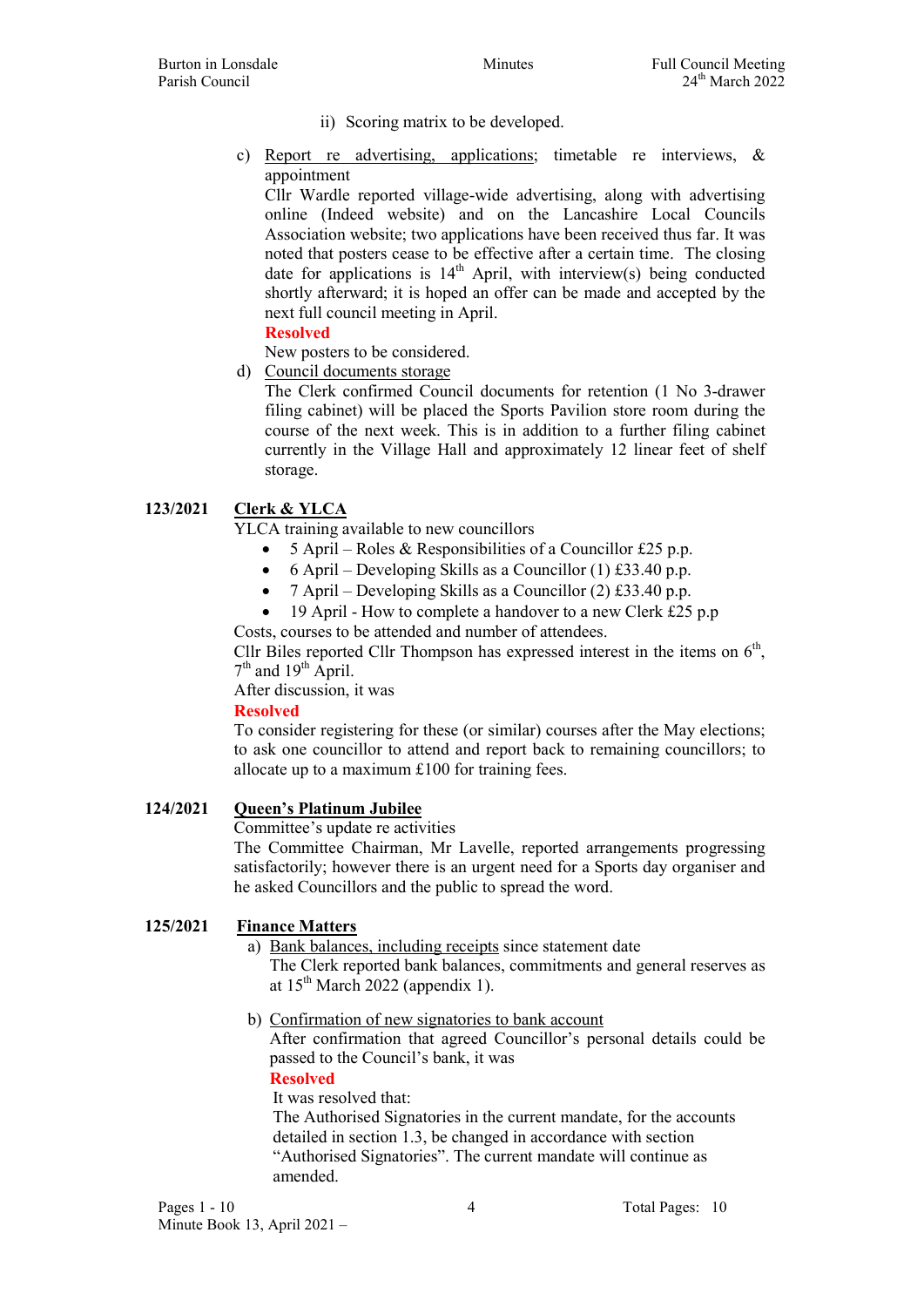Authority be given to the following Councillors to sign cheque payments, direct debit mandates and standing orders: Councillors S Handley, M Biles, I Wardle. The Clerk to prepare the Universal mandate form for signature. A signed copy of these Minutes to accompany the form as per bank instructions.

c) Approval of payments of budgeted and non-budgeted items Details of the following payments were circulated to Councillors prior to this meeting.

#### Resolved

The payments listed are approved and cheques to be signed following approval of the change of cheque signatories.

| chq# | <b>Payments March 2022</b>                                                                        | Gross   |
|------|---------------------------------------------------------------------------------------------------|---------|
| D/D  | Octopus Energy: Rec Field power supply Feb 2022                                                   | 82.09   |
| D/D  | ICO annual payment                                                                                | 35.00   |
| 2596 | YLCA annual subscription                                                                          | 219.00  |
| 2597 | Gregory & Co - broadband services Jan-Mar qtr 22                                                  | 42.00   |
| 2598 | S Gregory: Clerks salary and expenses Mar 22<br>S Gregory - Clerk's gratuity re service 1991-2022 | 327.28  |
| 2599 | (gross)                                                                                           | 3071.00 |
| 2600 | BiL Village Hall Committee room hire 2019-2022                                                    | 163.00  |
| 2601 | C Edmondson: pavilion cleaning Mar 2022                                                           | 30.00   |
| 2602 | I R Thompson - Apr-Nov 2021 print allowance                                                       | 24.00   |
| 2603 | T Sedgwick - Apr-Nov 2021 print allowance                                                         | 24.00   |
| 2604 | M Mason - Apr 21 - Jan 2022 print allowance                                                       | 29.00   |
| 2605 | J Shaw - Apr 21-Mar 22 print allowance                                                            | 35.00   |
| 2606 | S Handley - Apr 21 - Mar 22 print allowance                                                       | 35.00   |
| 2607 | D Tate - Apr 21 - Mar 22 print allowance                                                          | 35.00   |
| 2608 | M Biles - Feb-Mar 22 print allowance                                                              | 6.00    |
| 2609 | D Taylor - Feb-Mar 22 print allowance                                                             | 6.00    |
| 2610 | I Wardle - Feb - Mar 22 print allowance                                                           | 6.00    |
| 2611 | P Thompson - Mar 22 print allowance                                                               | 3.00    |
| 2612 | HMRC PAYE Jan-Mar 2022                                                                            | 147.20  |
|      |                                                                                                   |         |

TOTAL 4319.57

d) B4RN shares: consideration to invest

This item was discussed briefly; it was concluded not to pursue the matter for the time being.

#### 126/2021 B4RN

Offer of free connection: consideration of site

B4RN is offering a free connection in exchange for the siting of a network cabinet on the Riverside Land, which is Parish Council Land.

#### Resolved

The offer of a free connection to B4RN be accepted for the Village Hall; confirmation of duration of free connection to be sought.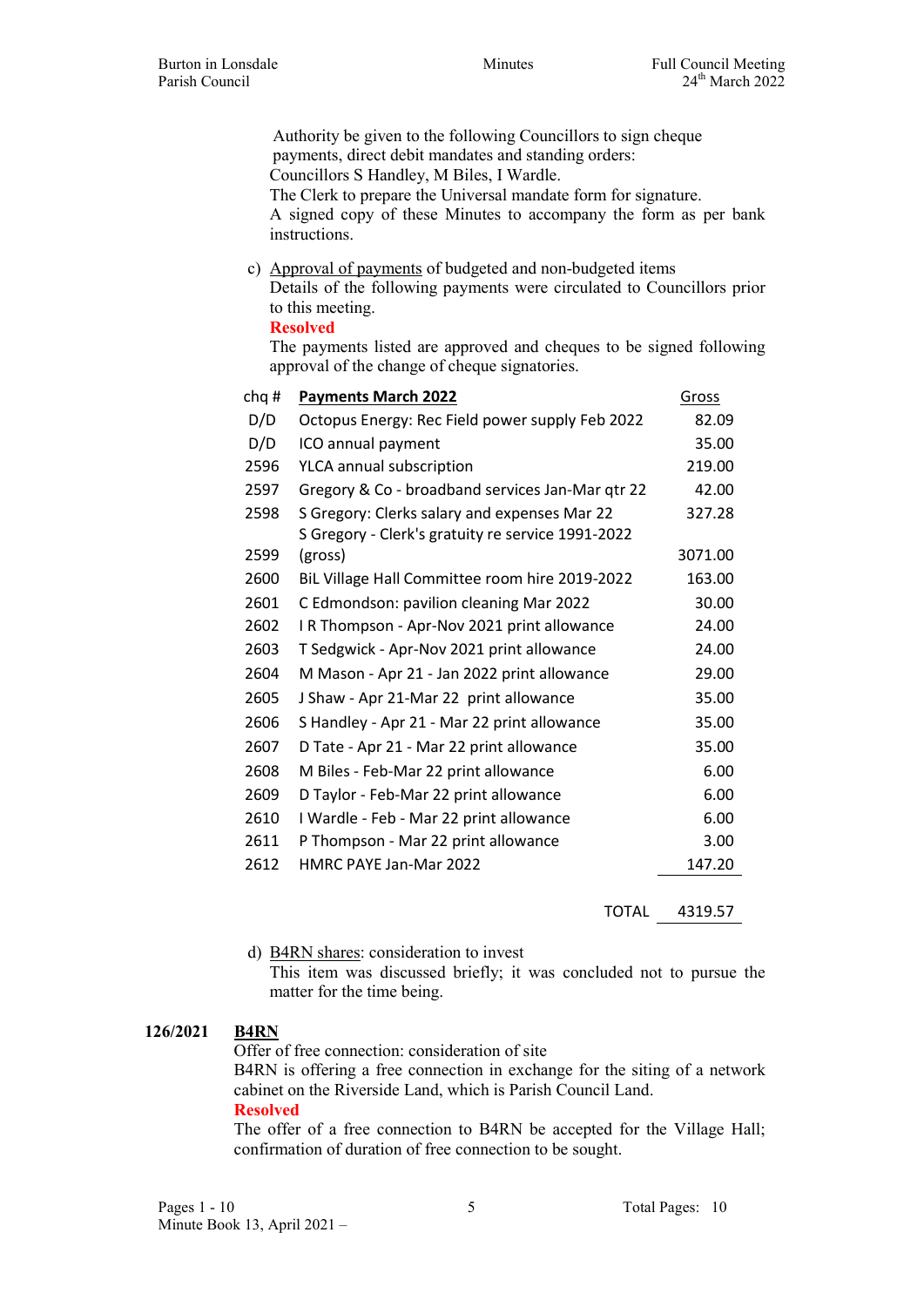## 127/2021 Recreation Field Committee

- a) Sports Pavilion: proposed extension: funding applications No further progress; however, matter to be kept under review pending completion of the drainage works.
- b) MUGA: playing surface replacement: funding applications; consideration of purchase of brush machine for cleaning for before and after playing surface replacement

Ian Parker, the Recreation Committee chairman, outlined the long term plan is to apply for grants to replace the MUGA playing surface in its entirety. In the meantime, it is desirable to keep the MUGA playing surface playable and open for use. Mike Illsley, also a Recreation Committee member, informed the meeting he recently spent 5 or 6 hours manually sweeping the playing surface to make it playable. He suggested a mechanical brush is needed as soon as possible in order to keep the MUGA open pending full replacement of the playing surface. An initial search shows machines of varying qualities and prices starting at £200, going up to £2,000- £2,500. The machine would need to be stored when not in use and it is believed there is space in the pavilion for this.

The Chairman informed the meeting District Council grants may be available after the May elections.

#### Resolved

Ian Parker to make options and prices in more detail and report back to the full council

A short discussion established there is a need to clarify MUGA maintenance responsibilities including finance.

#### Resolved

To discuss the relationship between Burton Community Sports and the Parish Council at the next full council meeting, establishing details of financial management. Also to discuss work on general maintenance matters and the purchase of a brush machine for interim and after the MUGA playing surface is replaced.

c) Field drainage: proposed works, following investigations

Mike Illsley has managed to contact one contractor who gave advice to contact another contractor, due to reducing work commitments. The second contractor has quoted for drainage work around the MUGA. It has proved very difficult to get additional quotes. The proposal is to lay 75m of 4" perforated pipes around the outside of the MUGA. The total cost would be £2,380 plus VAT.

Ian Parker pointed out the MUGA is at the lowest point on the Recreation Field and whilst draining well for the first 15 years of its life, has been inundated on several occasions due to increased rainfall, which in turn has 'blinded' the playing surface with debris. If the work is not done, the MUGA becomes unplayable.

#### Resolved

To support the works and appoint the contractor to do the necessary drainage work at a cost of £2,380 plus VAT.

d) Grounds, Outdoor Equipment and Pavilion: inspection reports; maintenance, including car park works (additional gravel, edging) These matters are as outlined in the Minutes of the Recreation Committee meeting of  $10<sup>th</sup>$  February 2022.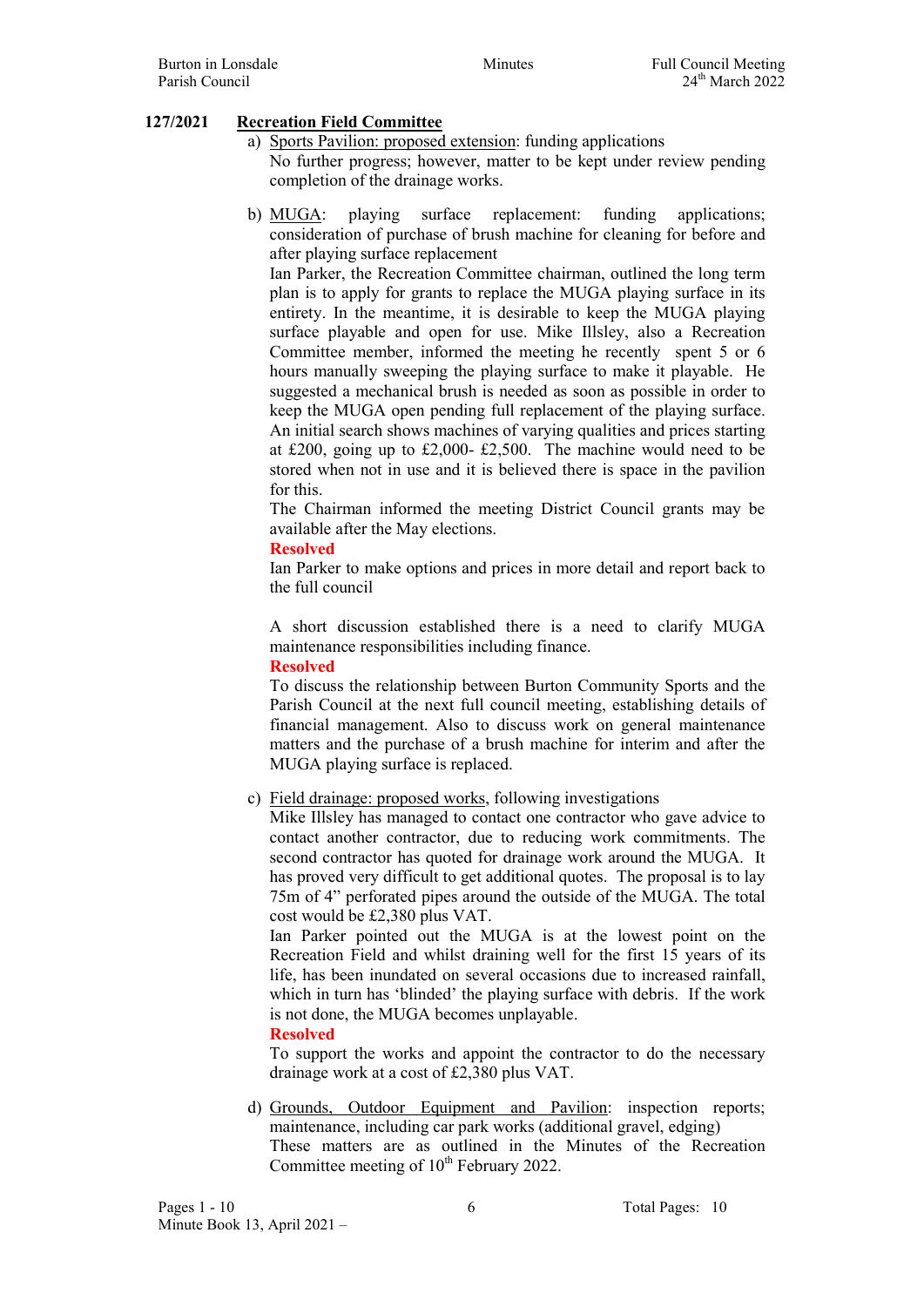### e) Tree planting: to consider proposed sites

Cllr Biles informed the meeting there are proposals to plant either 2 or 4 trees on the Recreation Field.

The Platinum Jubilee Committee Chair pointed out a suggestion by the Pageant Master to plant 7 trees in commemoration of the Queen's Platinum Jubilee may be considered; five sites have already been identified, leaving 2 more sites to be confirmed.

After discussion it was

Resolved

- A rowan or red hawthorn tree commemorating the centenary of the end of World War One be planted on the Village Green either adjacent to the War memorial or to one side of the Green.
- A crab apple tree in memory of a local person be planted near the bike track on the Recreation Field.
- Two red hawthorn trees to be planted near the site of the two trees on The Recreation Field felled last autumn.
- A weeping willow to be planted at the Orchard.

The costs to be shared among the various organisations.

## 128/2021 Very Old and Separate Churchyard

a) General maintenance

#### Resolved

To note that the bi-annual headstone inspection is due. Cllr Tate and one other will carry out the inspection and complete the inspection sheet for consideration at the next council meeting.

b) Tree works

Cllr Tate made a brief inspection of the trees indication some of which may require work in the future (this will require a Diocesan faculty and/or local planning permission, due to being in a Conservation Area).

#### Resolved

To note tree inspection report by Cllr. Tate.

c) Preliminary report re suggested repairs arising from recent building condition survey: to be passed to the Parochial Church Council.

#### Resolved

Following discussion, that the parish council has no legal responsibility for the Lych Gate since it is church property. The clerk will advise the PCC that the parish council cannot contribute towards the cost of church property and will return the £200 donation for Lych Gate restoration from the W.W. Spooner Foundation.

## 129/2021 Harris Garth: case review report

In practical terms, the issues of access to the lych gate and ownership of/access over the driveway on the Village Green remain unresolved. Because the matter continued to cause friction and divert attention at Council meetings, it was resolved at the Council meeting on 27 January 2022 to hold a separate review meeting in an effort to establish the facts, resolve issues and move on. As a relative newcomer to the village Peter Thompson (now Cllr. Thompson) was asked to coordinate this, in an effort to provide some impartiality. All councillors, including the recently resigned, and the parish clerk, were invited to attend. A draft timeline was established, with the help of Mr Gillibrand, the current owner of Harris Garth, and the Parish Clerk, and this formed the basis of an agenda. A great deal of careful work went into the meeting, which was held on 25 February 2022. The timeline was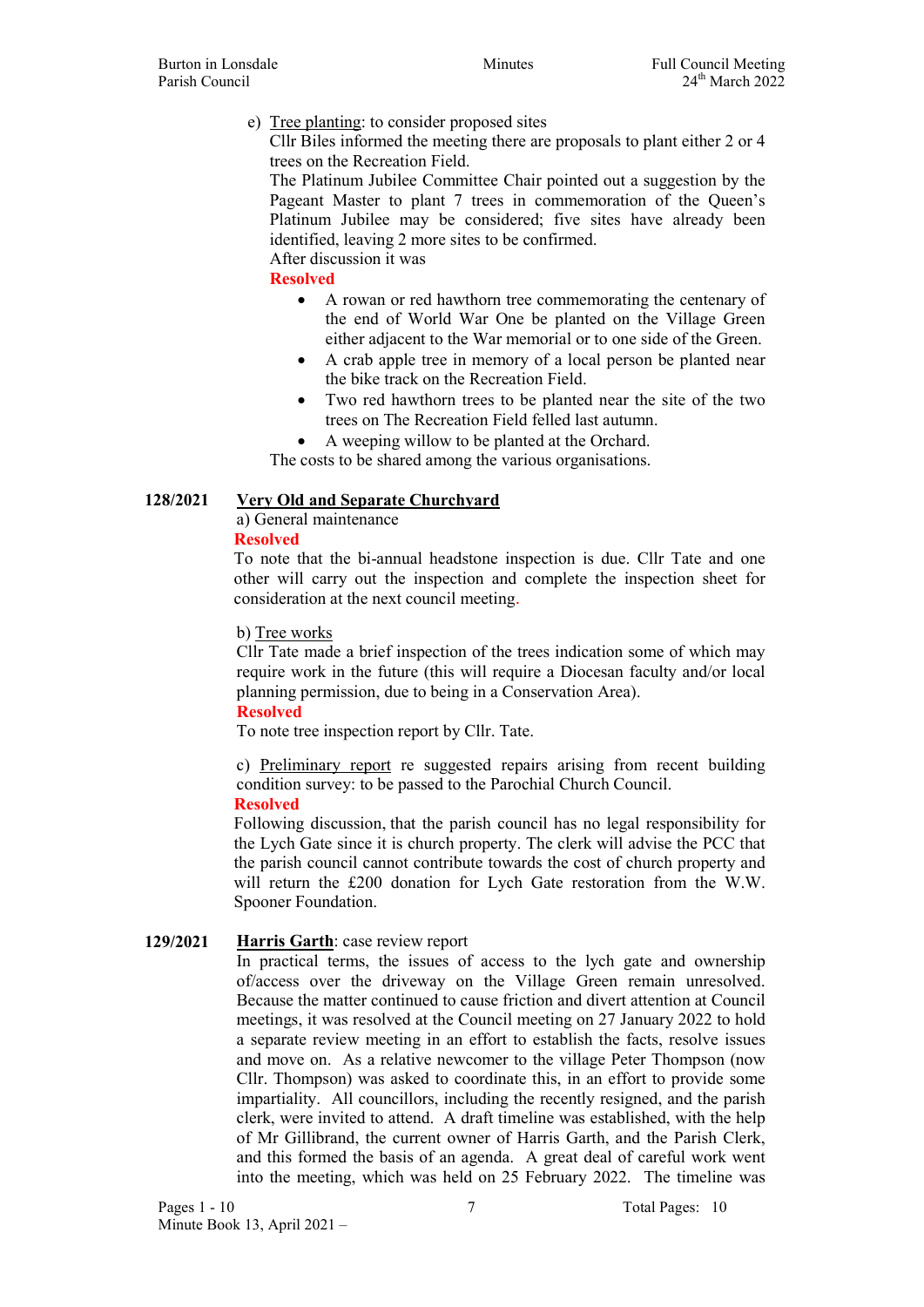adjusted after the meeting and reissued to all who had been invited to it. The conclusions of the meeting were:

- The Parish Council will work collectively to ensure any future similar event receives appropriate legal advice, is debated with full knowledge of all relevant facts and that all cost implications and risks are understood.
- The standing orders of the Council will be reviewed and updated.
- The Council will work with the Gillibrands and where appropriate the Parochial Church Committee to seek a legally acceptable and fair solution to the issues relating to Harris Garth and to the lych gate.

### Resolved

- a) The above conclusions to be accepted and acted upon;
- b) The final report of the meeting to be appended to these minutes.

#### Statement

Cllr Biles made a statement, which he asked to be noted. He said that no one could possibly disagree with the above conclusions, but many questions were left unanswered. The concern of many people was not about the detail of Harris Garth's title, but about governance. However, there is only so much the Council can do, given limited resources - and lack of a clear objective. That said, the unanswered questions leave an uncomfortable feeling, particularly with regard to a debt that equates to more than 22% of the precept, and he therefore proposed that the very least that could be done now was to record the unanswered questions.

### Resolved

The unanswered questions should be recorded.

#### ADDENDUM

Doubts had been raised about the legality of attaching the "Timeline" and "unanswered questions" to the Minutes of this meeting and so, at the Parish Council meeting om the  $19<sup>th</sup>$  May, it was

Resolved to remove Appendices 2 & 3 from these Minutes but to keep them in the Parish Council's files.

#### 130/2021 Community Engagement:

It was noted that four Councillors had, as members of the public and on their own initiative, produced a leaflet promoting the Parish Council, the clerk vacancy and parish council elections. This had been delivered to most households.

All Councillors hope that the Council will engage as much as possible with the public in future.

#### 131/2021 Items to be included by Clerk in press release

#### Resolved

To report the tree planting plans and the May Council elections.

## 132/2021 Date, time and venue forthcoming Parish Council meetings

- i. Finance Committee: Thursday  $21<sup>st</sup>$  April 2022
- ii. Full Council meeting:  $28<sup>th</sup>$  April 2022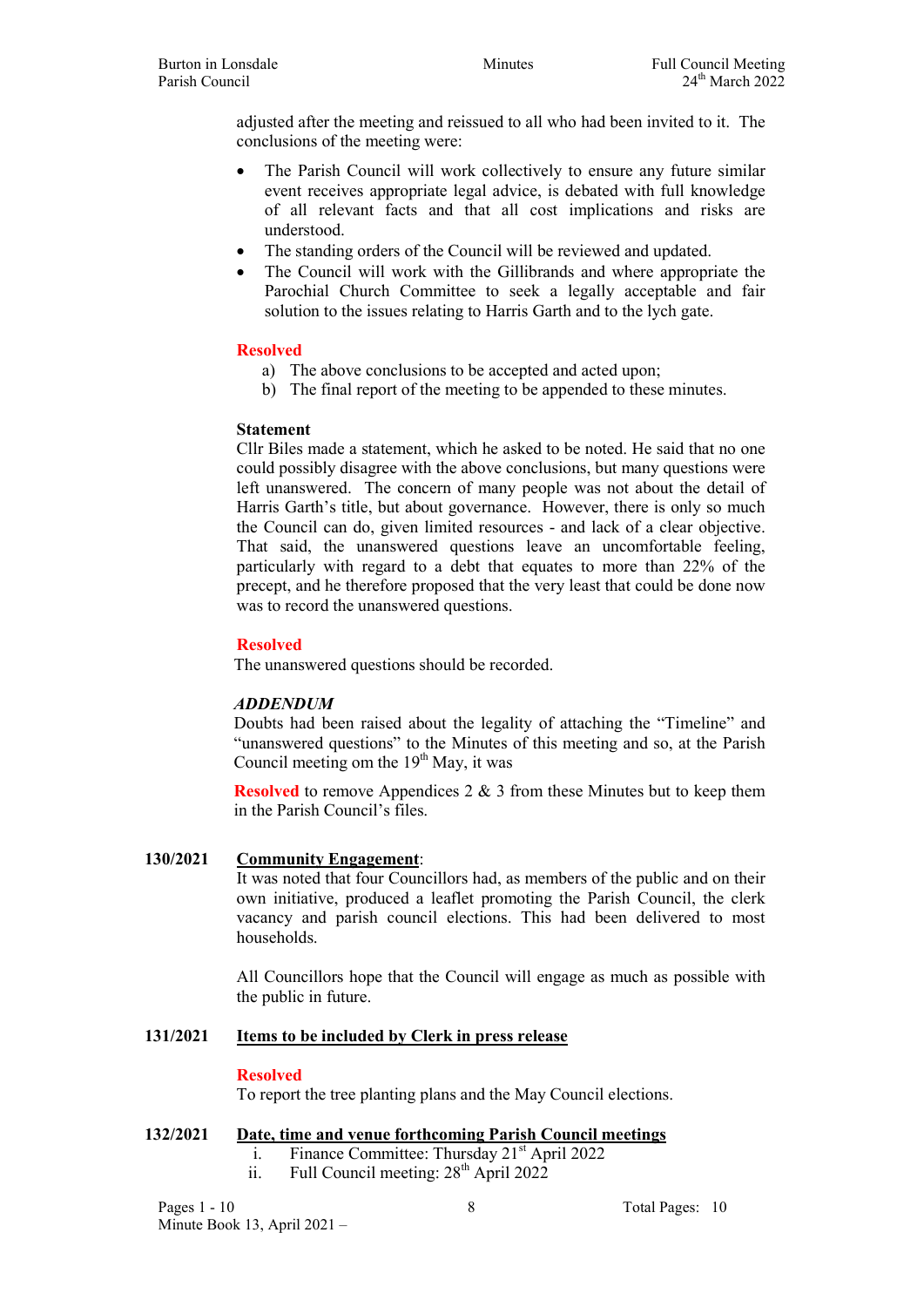#### iii. 2022-23 meetings calendar

Cllr Taylor circulated a proposed calendar of meeting dates for discussion prior to this meeting and proposed and it was Resolved

- 1) The first meeting of the new Council be held on Thursday,  $19<sup>th</sup>$  May 2022; this could also be the date for the Annual Parish Council Meeting.
- 2) The Annual Parish Meeting be held on Thursday  $26<sup>th</sup>$  May 2022.
- 3) The next Recreation Field Committee meeting date to be confirmed
- 4) Meetings to be held on the third Thursday of the month, to facilitate reporting to the *Burtonian* in good time.
- 5) Dates to be added to the village website.

The meeting closed at 9.45pm.

The Chairman on behalf of the whole Council, and County Councillor Ireton, thanked the Clerk for her long service and wished her a long and happy retirement.

Signed .................................................... Dated ......................